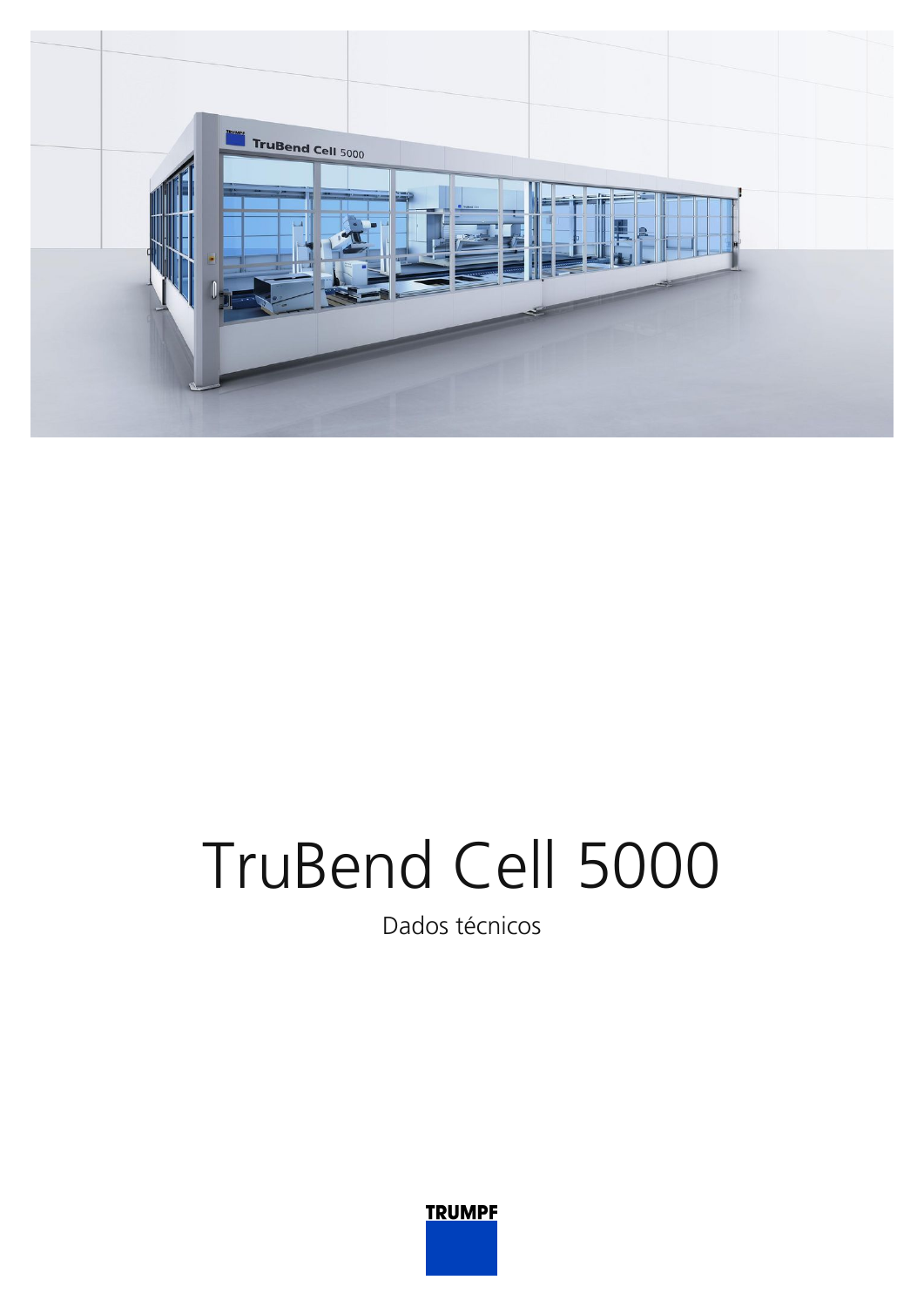|                                       | TruBend Cell 5130 +<br><b>BendMaster (60)</b> | TruBend Cell 5130 +<br><b>BendMaster (150)</b> | TruBend Cell 5170 +<br><b>BendMaster (60)</b> |
|---------------------------------------|-----------------------------------------------|------------------------------------------------|-----------------------------------------------|
| <b>MÁQUINA</b>                        |                                               |                                                |                                               |
| FORÇA DE PRENSAGEM                    | 1300 kN                                       | 1300 kN                                        | 1700 kN                                       |
| COMPRIMENTO DE QUINAGEM               | 3230 mm                                       | 3230 mm                                        | 4250 mm                                       |
| PASSAGEM DE SUPORTE LIVRE             | 2690 mm                                       | 2690 mm                                        | 3680 mm                                       |
| ALTURA DE INSTALAÇÃO ÚTIL             | 615 mm                                        | 615 mm                                         | 615 mm                                        |
| <b>RAIO</b>                           | 420 mm                                        | 420 mm                                         | 420 mm                                        |
| <b>VELOCIDADES</b>                    |                                               |                                                |                                               |
| MARCHA RÁPIDA Y                       | 220 mm/s                                      | $220$ mm/s                                     | 220 mm/s                                      |
| MAX. Y-ARBEITSGANG                    | $10$ mm/s                                     | $10$ mm/s                                      | $10$ mm/s                                     |
| <b>BENDMASTER (60)</b>                |                                               |                                                |                                               |
| CAPACIDADE MÁX. DE CARGA              | 60 kg                                         |                                                | 60 kg                                         |
| PESO MÁX. DAS PLACAS                  | 40 kg                                         |                                                | 40 kg                                         |
| DIMENSÃO MÁX. DAS PLACAS              | 1000 mm x 2000 mm                             |                                                | 1000 mm x 2000 mm                             |
| ESPESSURA MÍN. DA CHAPA               | $0,7$ mm                                      |                                                | $0,7$ mm                                      |
| <b>BENDMASTER (150)</b>               |                                               |                                                |                                               |
| CAPACIDADE MÁX. DE CARGA              |                                               | 150 kg                                         |                                               |
| PESO MÁX. DAS PLACAS                  |                                               | 100 kg                                         |                                               |
| DIMENSÃO MÁX. DAS PLACAS              |                                               | 3000 mm x 1500 mm                              |                                               |
| ESPESSURA MÍN. DA CHAPA               |                                               | $0,7$ mm                                       |                                               |
| <b>DIMENSÕES E PESOS</b>              |                                               |                                                |                                               |
| PESO DA BENDMASTER                    | 620 kg                                        | 784 kg                                         | 620 kg                                        |
| PESO DA MÁQUINA BASE                  | 11800 kg                                      | 11800 kg                                       | 17850 kg                                      |
| MÁQUINA TRUBEND                       | 3980 mm x 1900 mm x 2840 mm                   | 3980 mm x 1900 mm x 2840 mm                    | 4970 mm x 1900 mm x 3000 mm                   |
| PISTA POR CADA ELEMENTO DE<br>2000 MM | 320 kg                                        | 320 kg                                         | 320 kg                                        |

|                           | TruBend Cell 5170 +<br><b>BendMaster (150)</b> | TruBend Cell 5230 +<br><b>BendMaster (60)</b> | TruBend Cell 5230 +<br><b>BendMaster (150)</b> |
|---------------------------|------------------------------------------------|-----------------------------------------------|------------------------------------------------|
| <b>MÁQUINA</b>            |                                                |                                               |                                                |
| FORÇA DE PRENSAGEM        | 1700 kN                                        | 2300 kN                                       | 2300 kN                                        |
| COMPRIMENTO DE QUINAGEM   | 4250 mm                                        | 4250 mm                                       | 4250 mm                                        |
| PASSAGEM DE SUPORTE LIVRE | 3680 mm                                        | 3680 mm                                       | 3680 mm                                        |
| ALTURA DE INSTALAÇÃO ÚTIL | 615 mm                                         | 615 mm                                        | 615 mm                                         |
| RAIO                      | 420 mm                                         | 420 mm                                        | 420 mm                                         |
| <b>VELOCIDADES</b>        |                                                |                                               |                                                |
| MARCHA RÁPIDA Y           | 220 mm/s                                       | $220$ mm/s                                    | 220 mm/s                                       |
| MAX. Y-ARBEITSGANG        | $10$ mm/s                                      | $10$ mm/s                                     | $10$ mm/s                                      |
| <b>BENDMASTER (60)</b>    |                                                |                                               |                                                |
| CAPACIDADE MÁX. DE CARGA  |                                                | 60 kg                                         |                                                |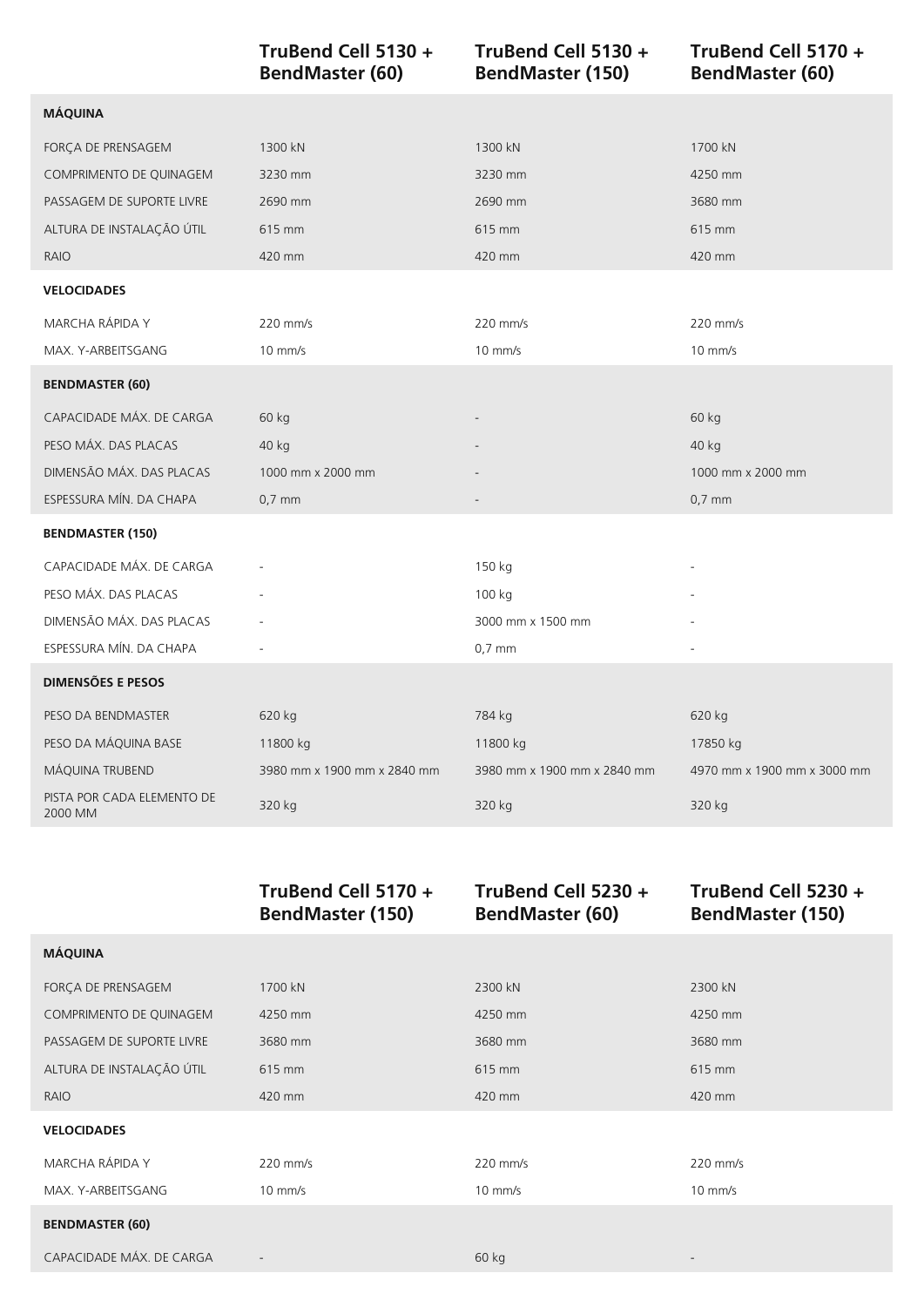**TruBend Cell 5170 + BendMaster (150)**

## **TruBend Cell 5230 + BendMaster (60)**

**TruBend Cell 5230 + BendMaster (150)**

| PESO MÁX. DAS PLACAS                  |                             | 40 kg                       |                             |
|---------------------------------------|-----------------------------|-----------------------------|-----------------------------|
| DIMENSÃO MÁX. DAS PLACAS              | $\overline{\phantom{a}}$    | 1000 mm x 2000 mm           | $\overline{\phantom{a}}$    |
| ESPESSURA MÍN. DA CHAPA               | $\overline{\phantom{a}}$    | $0,7$ mm                    | $\overline{\phantom{a}}$    |
| <b>BENDMASTER (150)</b>               |                             |                             |                             |
| CAPACIDADE MÁX. DE CARGA              | 150 kg                      | $\overline{\phantom{a}}$    | 150 kg                      |
| PESO MÁX. DAS PLACAS                  | 100 kg                      | $\sim$                      | 100 kg                      |
| DIMENSÃO MÁX. DAS PLACAS              | 3000 mm x 1500 mm           | $\overline{\phantom{a}}$    | 3000 mm x 1500 mm           |
| ESPESSURA MÍN. DA CHAPA               | $0.7$ mm                    | $\overline{\phantom{a}}$    | $0.7$ mm                    |
| <b>DIMENSÕES E PESOS</b>              |                             |                             |                             |
| PESO DA BENDMASTER                    | 784 kg                      | 620 kg                      | 784 kg                      |
| PESO DA MÁQUINA BASE                  | 17850 kg                    | 19850 kg                    | 19850 kg                    |
| MÁQUINA TRUBEND                       | 4970 mm x 1900 mm x 3000 mm | 5140 mm x 2055 mm x 3000 mm | 5140 mm x 2055 mm x 3000 mm |
| PISTA POR CADA ELEMENTO DE<br>2000 MM | 320 kg                      | 320 kg                      | 320 kg                      |

|                           | TruBend Cell 5320 +<br><b>BendMaster (60)</b> | TruBend Cell 5320 +<br><b>BendMaster (150)</b> |
|---------------------------|-----------------------------------------------|------------------------------------------------|
| <b>MÁQUINA</b>            |                                               |                                                |
| FORÇA DE PRENSAGEM        | 3200 kN                                       | 3200 kN                                        |
| COMPRIMENTO DE QUINAGEM   | 4420 mm                                       | 4420 mm                                        |
| PASSAGEM DE SUPORTE LIVRE | 3680 mm                                       | 3680 mm                                        |
| ALTURA DE INSTALAÇÃO ÚTIL | 615 mm                                        | 615 mm                                         |
| <b>RAIO</b>               | 420 mm                                        | 420 mm                                         |
| <b>VELOCIDADES</b>        |                                               |                                                |
| MARCHA RÁPIDA Y           | 220 mm/s                                      | 220 mm/s                                       |
| MAX. Y-ARBEITSGANG        | $10$ mm/s                                     | $10$ mm/s                                      |
| <b>BENDMASTER (60)</b>    |                                               |                                                |
| CAPACIDADE MÁX. DE CARGA  | 60 kg                                         |                                                |
| PESO MÁX. DAS PLACAS      | 40 kg                                         |                                                |
| DIMENSÃO MÁX. DAS PLACAS  | 1000 mm x 2000 mm                             |                                                |
| ESPESSURA MÍN. DA CHAPA   | $0,7$ mm                                      |                                                |
| <b>BENDMASTER (150)</b>   |                                               |                                                |
| CAPACIDADE MÁX. DE CARGA  |                                               | 150 kg                                         |
| PESO MÁX. DAS PLACAS      |                                               | 100 kg                                         |
| DIMENSÃO MÁX. DAS PLACAS  |                                               | 3000 mm x 1500 mm                              |
| ESPESSURA MÍN. DA CHAPA   |                                               | $0,7$ mm                                       |
| <b>DIMENSÕES E PESOS</b>  |                                               |                                                |
| PESO DA BENDMASTER        | 620 kg                                        | 784 kg                                         |
| PESO DA MÁQUINA BASE      | 23400 kg                                      | 23400 kg                                       |
| MÁQUINA TRUBEND           | 5180 mm x 2055 mm x 3200 mm                   | 5180 mm x 2055 mm x 3200 mm                    |